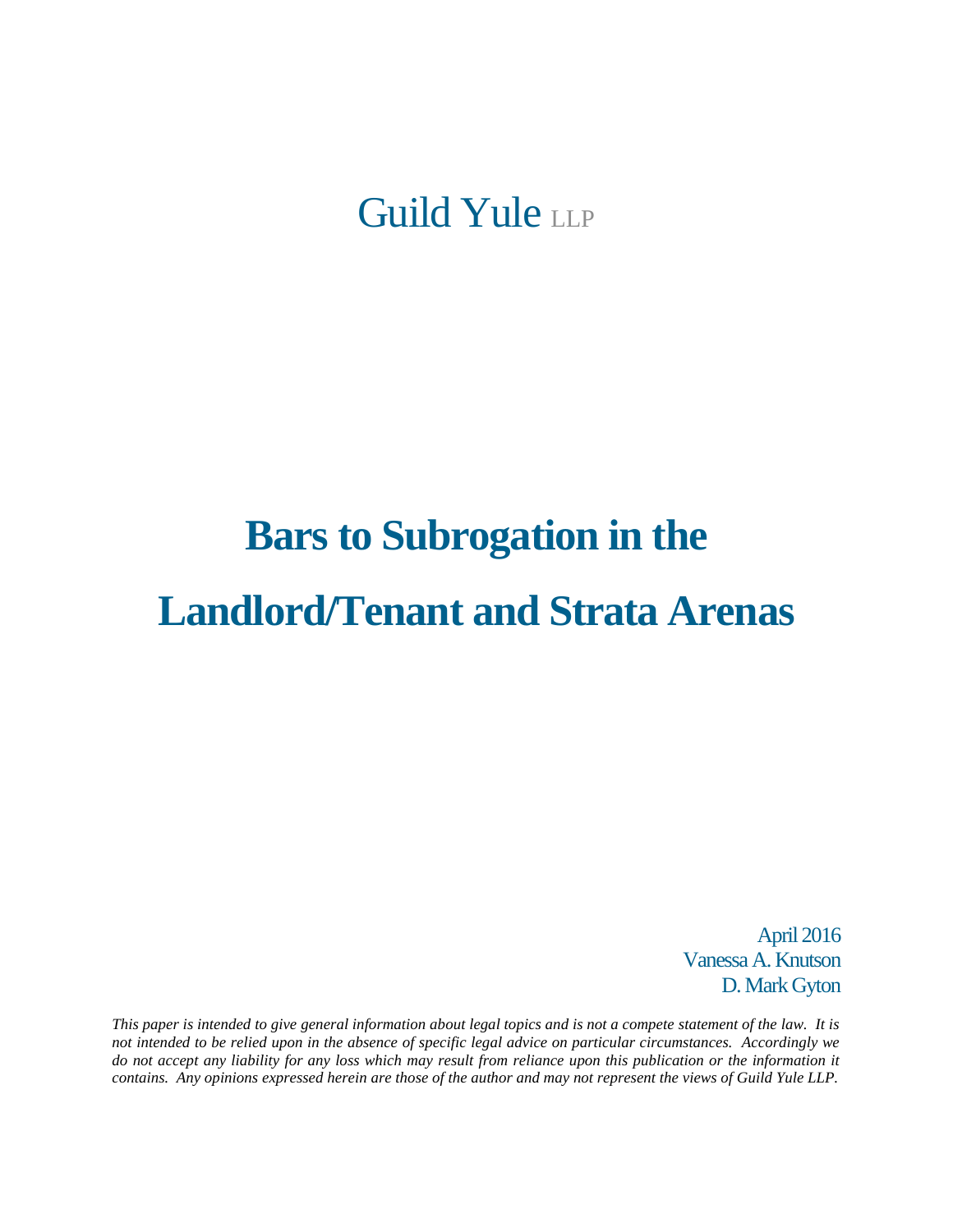## **A. Introduction**

Subrogation is the right of an insurance company which has indemnified an insured for a loss suffered at the hands of a third party to recover costs or losses from the responsible third party. Through subrogation, rights of recovery against the third party from the person indemnified (the subrogor) transfer to the one that made the indemnity (the subrogee). The subrogee then stands in the shoes of the subrogor and exercises all of the rights of the subrogor when claiming against the party responsible for the loss.

## **B. Bars to subrogation**

Principles of subrogation are found in the common law, but have been modified to some extent by statute and the wording of insurance policies. All of the provinces and territories of Canada have Insurance Acts that regulate insurers' rights of subrogation. For example, in B.C., the *Insurance Act,* RSBC 2012, c 1 [the "*Insurance Act*"] has removed the requirement set out in the common law that the insured be fully indemnified before the insurer gains a subrogated interest (*Insurance Act,* s. 36(1)).

Regardless of the principles set out in the common law and statute, there may be situations where the insured has waived the right of subrogation against a potential defendant, preventing the insurer from recovering against that party. The insured may have done so without the insurer being a party to the waiver, or even being aware of the waiver until after the loss. Although not technically an express waiver of subrogation by the insured, a covenant to insure may also operate to exclude subrogated claims without the involvement of the insurer. There are two main contexts that will be addressed in this paper:

- 1. Landlord and tenant; and
- 2. Strata corporation and strata unit owner.

# **1. Landlord and tenant**

The relationship between landlord and tenant is primarily determined by a lease agreement. In the event of damage to the leased premises caused by the negligence of either the landlord or the tenant, one would normally have the right to sue the other for the losses resulting from that negligence. However, the ability to sue is governed by the provisions of the lease which can take different forms.

The starting point on the question of whether a subrogated claim may be pursued in a landlord/tenant relationship is the Supreme Court of Canada's "trilogy" of cases: *Agnew-Surpass Shoe Stores Ltd. v Cummer-Yonge Investments Ltd.*, [1976] 2 SCR 221 [*Agnew-Surpass*], *Ross Southward Tire Ltd. v Pyrotech Products Ltd.,* [1976] 2 SCR 35 [*Ross Southward*], and *T. Eaton Co v Smith,* [1978] 2 SCR 749 [*T. Eaton*]. The trilogy recognized that certain provisions in commercial leases could give rise to the landlord being deemed to have waived the right of its insurer to bring a subrogated claim against the tenant. Each case in the trilogy involved landlord/tenant insurance arrangements and damage by fire caused by the negligence of the tenant, but each involved slightly different contractual provisions.

In *Agnew-Surpass,* the issue was whether the tenant of a shopping centre was liable to the landlord for loss from a fire originating in the tenant's premises and caused by the tenant's negligence. The lease required the landlord to insure its shopping centre "against all risk of loss or damage caused by or resulting from fire" and required the tenant to take good and proper care of the leased premises, "except for reasonable wear and tear…and damage to the building caused by perils against which the lessor is obligated to insure hereunder".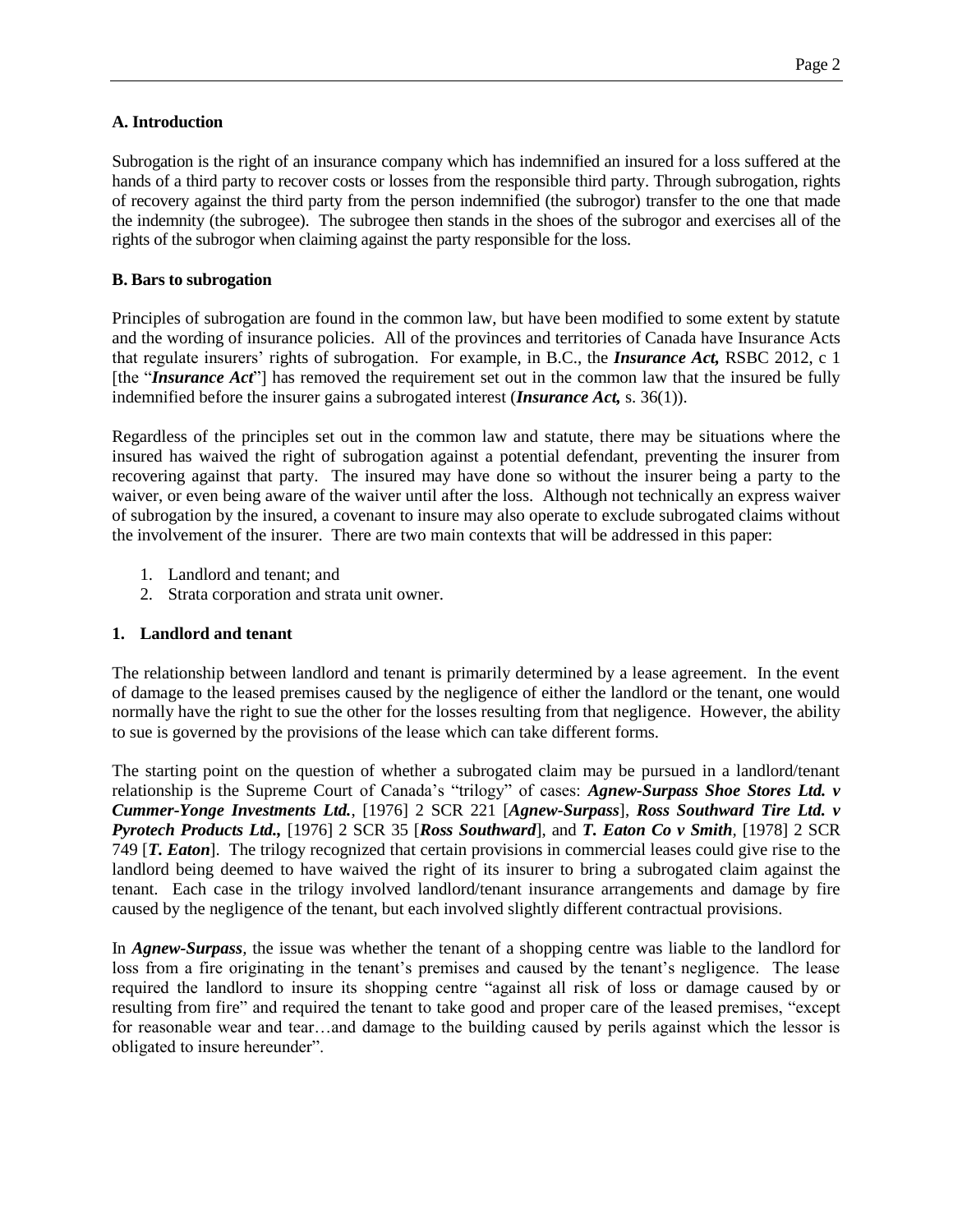The Majority decision of Pigeon J and minority decision of Laskin CJC both agreed that when all provisions of the lease were read together, the landlord's covenants to insure the building for loss by fire extended the benefit of that insurance to the tenant, such that the landlord's insurer had no right of subrogation against the tenant. The Court held that waiver of subrogation applied only to the extent that the landlord was obligated to obtain insurance under the covenant to insure.

In the second case, *Ross Southward,* the lease required the tenant to pay all "insurance rates". The landlord regularly charged the tenant for, *inter alia,* its share of the cost of fire insurance. The issue was whether the tenant's covenant to pay for insurance purchased by the landlord was enough to extinguish the landlord's right to maintain an action in negligence against the tenant.

Laskin CJC for the majority held that the provision respecting payment of insurance, in conjunction with the landlord presenting the bill to the tenant, passed the risk of loss by fire from the tenant to the landlord. The court held that the subrogated claim could not be maintained.

In the third case, *T. Eaton,* two landlords covenanted to insure the leased premises against fire; the tenant on the other hand promised to repair on notice, damage by fire excepted.

The Court concluded that the landlord's covenant to insure their tenant's premises was regarded as a "supervening covenant" that prevailed even where the tenant's negligence had caused the loss. Writing for the majority, Laskin CJC characterized the issue in *T. Eaton* as:

> ... whether, in circumstances where, by the lease, the tenant is under an obligation to repair, and where its obligation to repair does not extend to repairing damage from accidental (as contrasted with negligent) fires, it is entitled, as between it and the landlord, to claim the benefit of a fire insurance policy (providing indemnity for loss arising from fires negligently caused), which the landlord had covenanted with the tenant to provide.

> ... This is not a case where one has to consider whether there is some provision exonerating one contracting party from liability to the other for the former's negligence. Rather is it a case where a supervening covenant has been given and taken to cover by an insurance policy the risk of loss from a fire caused by negligence. An insurer could not refuse to pay a claim for loss by fire merely because the fire arose from the insured's negligence. I can see no reason why its position can be any better against a tenant, whose negligence caused loss by fire, if the lease with the landlord makes it clear that a policy was to be taken out by the landlord to cover such fires, and a policy is written which does so. In short, the insurer can claim only by subrogation under the lease. [At 755-6; emphasis added.]

Chief Justice Laskin held that the covenants to insure in the leases had the effect of transferring the risk of loss by fire from the tenant to the landlords, and just as in *Agnew-Surpass,* the landlord's insurers were not permitted to maintain their subrogated claim.

A useful summary of the trilogy was provided in *Madison Developments Ltd. v Plan Electric Co.* (1997) 36 OR (3d) 80 (Ont. CA), where Carthy J.A. stated:

> …The law is now clear that in a landlord-tenant relationship, where the landlord covenants to obtain insurance against the damage to the premises by fire, the landlord cannot sue the tenant for a loss by fire caused by the tenant's negligence. A contractual undertaking by the one party to secure property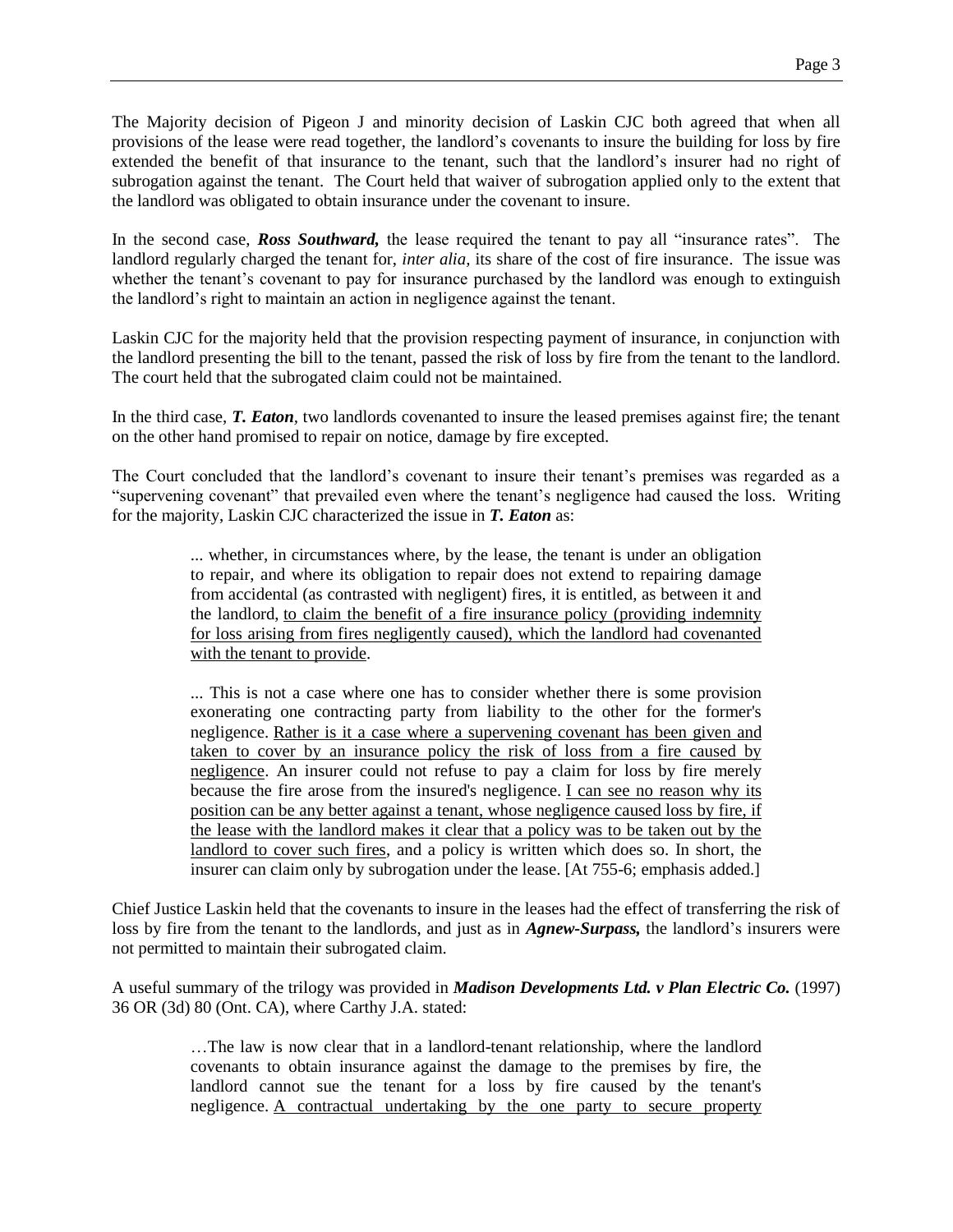insurance operates in effect as an assumption by that party of the risk of loss or damage caused by the peril to be insured against. This is so notwithstanding a covenant by the tenant to repair which, without the landlord's covenant to insure, would obligate the tenant to indemnify for such a loss. This is a matter of contractual law, not insurance law, but, of course, the insurer can be in no better position than the landlord on a subrogated claim. The rationale for this conclusion is that the covenant to insure is a contractual benefit accorded to the tenant, which, on its face, covers fires with or without negligence by any person. There would be no benefit to the tenant from the covenant if it did not apply to a fire caused by the tenant's negligence. [At 84; emphasis added.]

The trilogy was also applied by the B.C. Court of Appeal in *North Newton Warehouses Ltd. v Alliance Woodcraft Manufacturing Inc.,* 2005 BCCA 309 [*North Newton***]**. This case involved a fire in a leased premises caused by the negligence of the tenant. The landlord's insurer brought a subrogated claim against the tenant. The landlord had covenanted in the lease to take out and maintain insurance against "all risks" of loss or damage to the building and to repair the premises in the event of damage by "fire or other casualty not caused by the negligence of the Tenant"; the tenant had agreed to reimburse the landlord for its insurance premiums as a component of "additional rent". The Court of Appeal reversed the trial judge's decision and held that the requirement to pay premiums was sufficient to provide tort immunity for the tenant:

> Here the tenant Alliance has paid the landlord an amount for the insurance obtained by North Newton covering fire damage to the building. It seems to me that, as Laskin C.J.C. observed in the *Ross Southward* case at 39, a tenant who has paid for an expected advantage as between itself and its landlord should benefit from those payments, and loss issues thereafter are between the landlord and its insurer. In such circumstances, to allow the insurer of North Newton to pursue its subrogated action against Alliance would render nugatory benefits accruing to the tenant under the covenant of the landlord to insure. [At para. 42; emphasis added.]

and further:

Ultimately, the policy rule underpinning the proposition that the insurer cannot pursue a tenant for damages in circumstances such as those present in the instant case is based on the proposition that it makes little business sense for a landlord to covenant to insure and for a tenant to pay the premiums if the tenant is not to derive some benefit from the insurance. One might properly say that there is something approaching a presumption in favour of a tenant benefiting from a landlord's covenant to insure. That is the legal principle that I take to be established from the trilogy of cases decided by the Supreme Court of Canada. [At para. 45; emphasis added.]

Mr. Justice Hall for the majority held that a subrogated claim brought by the insurer of a landlord against a tenant whose employees had negligently caused a fire was barred.

The decision in *North Newton* recognizes a presumption of public policy that, under a lease where the landlord gives a covenant to insure, and where the tenant agrees to pay for the cost of that insurance, the tenant will be entitled to the benefit of that insurance and thus a subrogated claim cannot be brought against the tenant.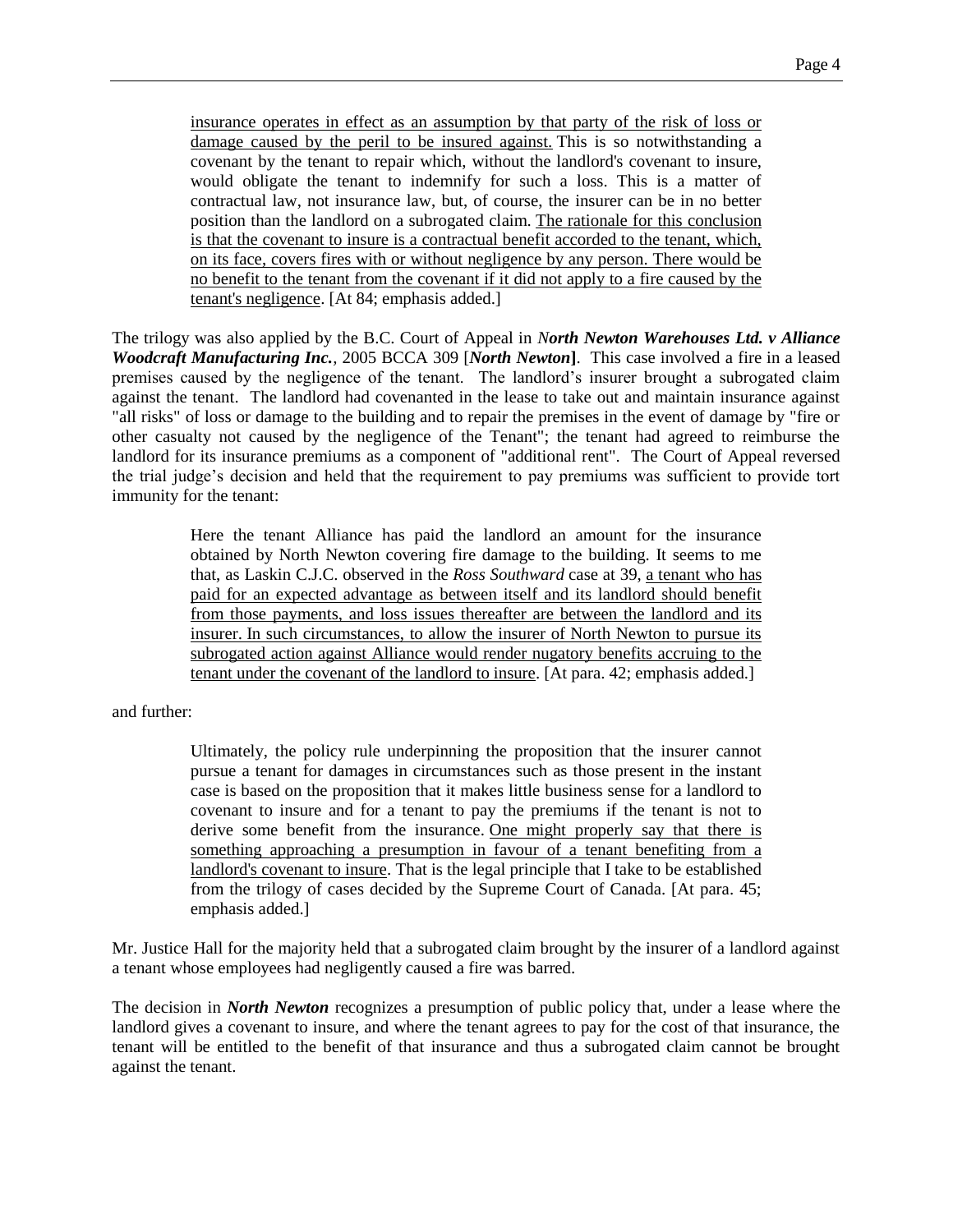The cases discussed above establish that a landlord's property insurer will not be permitted to pursue a subrogated claim against a tenant when the lease includes a landlord's covenant to insure. The vice versa is also true where it is the tenant, rather than the landlord, who has covenanted to insure (*Orange Julius Canada Ltd. v Surrey,* 2000 BCCA 467, at paras. 22 and 26). Even in the absence of an express covenant to insure, the courts have found in some circumstances, a parties' payment of insurance premiums can create an implied covenant to insure. What is clear is that the court will look at the intention of the parties to bear the risk of loss in determining whether there is a bar to subrogation.

## **2. Strata corporation and strata unit owner**

In condominiums, loss in one unit can cause damage to the other units or common property (fire, smoke damage, water leaks, etc.). The insurer for the strata will usually be obliged to cover the cost of repairing damage to the common property and original fixtures. Occupants' insurers will typically cover contents, loss of rents or additional living expenses. An issue arises when the Strata' or owners' insurers bring subrogated claims against strata unit owners from within whose unit the cause of the loss originated.

# *Legislative framework under BC Strata Property Act*

The *Strata Property Act,* SBC 1998, c 43 [*Strata Property Act*] modifies the common law principles of subrogation in the strata context. The *Strata Property Act* sets out that a strata unit owner owns his or her proportionate share of the strata's common property with the other owners as tenants in common (*Strata Property Act,* s. 66):

## Ownership of property

66 An owner owns the common property and common assets of the strata corporation as a tenant in common in a share equal to the unit entitlement of the owner's strata lot divided by the total unit entitlement of all the strata lots.

According to section 149 of *Strata Property Act* and section 9.1 of the *Strata Property Regulation,* BC Reg 43/2000 [*Strata Property Regulation*]*,* the strata corporation is required to maintain full replacement insurance on the strata's common property, common assets and certain fixtures:

Property insurance required for strata corporation

- 149 (1) The strata corporation must obtain and maintain property insurance on
	- (a) common property,
	- (b) common assets,
	- (c) buildings shown on the strata plan, and
	- (d) fixtures built or installed on a strata lot, if the fixtures are built or installed
	- by the owner developer as part of the original construction on the strata lot.

(2) For the purposes of subsection (1) (d) and section 152 (b), "fixtures" has the meaning set out in the regulations.

- (3) Subsection (1) (d) does not apply to a bare land strata plan.
- (4) The property insurance must
	- (a) be on the basis of full replacement value, and

(b) insure against major perils, as set out in the regulations, and any other perils specified in the bylaws.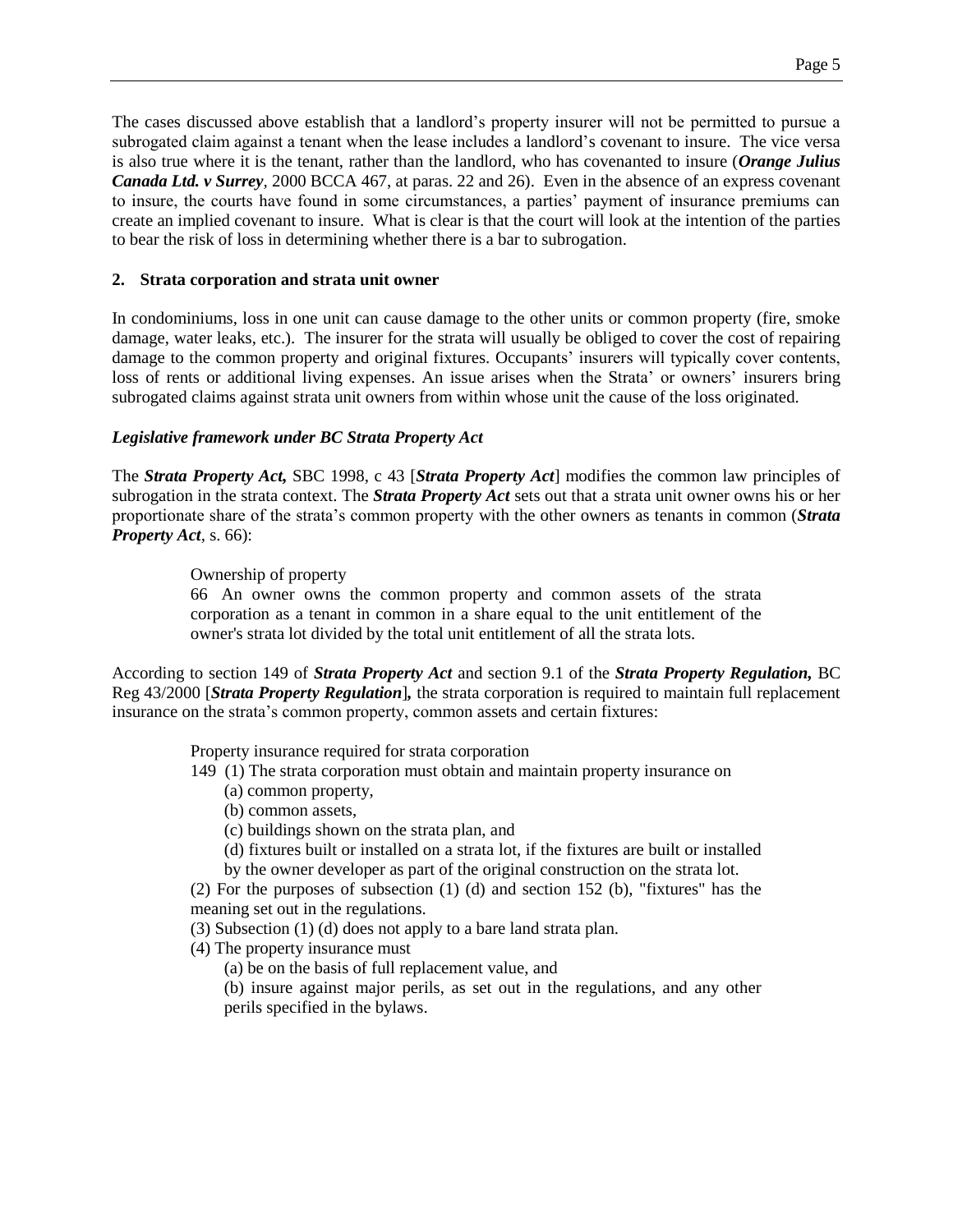Definitions for section 149 of the Act

9.1 (1) For the purposes of sections 149 (1) (d) and 152 (b) of the Act, "fixtures" means items attached to a building, including floor and wall coverings and electrical and plumbing fixtures, but does not include, if they can be removed without damage to the building, refrigerators, stoves, dishwashers, microwaves, washers, dryers or other items.

(2) For the purposes of section 149 (4) (b) of the Act, "major perils" means the perils of fire, lightning, smoke, windstorm, hail, explosion, water escape, strikes, riots or civil commotion, impact by aircraft and vehicles, vandalism and malicious acts.

Section 155 of the *Strata Property Act* deems strata unit owners, tenants and others who "normally occupy" a unit as being named insureds on the strata corporation's policy "despite the terms of the insurance policy":

#### Named insureds

155 Despite the terms of the insurance policy, named insureds in a strata corporation's insurance policy include

(a) the strata corporation,

(b) the owners and tenants from time to time of the strata lots shown on the strata plan, and

(c) the persons who normally occupy the strata lots.

Section 158 of the *Strata Property Act* recognizes a strata corporation's right to sue a strata unit owner to recover an insurance deductible it has been paid in relation to a property damage claim provided that the owner was "responsible" for the loss:

#### Insurance deductible

158 (1) Subject to the regulations, the payment of an insurance deductible in respect of a claim on the strata corporation's insurance is a common expense to be contributed to by means of strata fees calculated in accordance with section 99 (2) or 100 (1).

(2) Subsection (1) does not limit the capacity of the strata corporation to sue an owner in order to recover the deductible portion of an insurance claim if the owner is responsible for the loss or damage that gave rise to the claim.

(3) Despite any other section of this Act or the regulations, strata corporation approval is not required for a special levy or for an expenditure from the contingency reserve fund to cover an insurance deductible required to be paid by the strata corporation to repair or replace damaged property, unless the strata corporation has decided not to repair or replace under section 159.

Sections 170 and 171 of the *Strata Property Act* allow a strata corporation to sue a strata unit owner for damage to common property:

> Suits against owners 170 The strata corporation may sue an owner.

Strata corporation may sue as representative of all owners

171 (1) The strata corporation may sue as representative of all owners, except any who are being sued, about any matter affecting the strata corporation, including any of the following matters: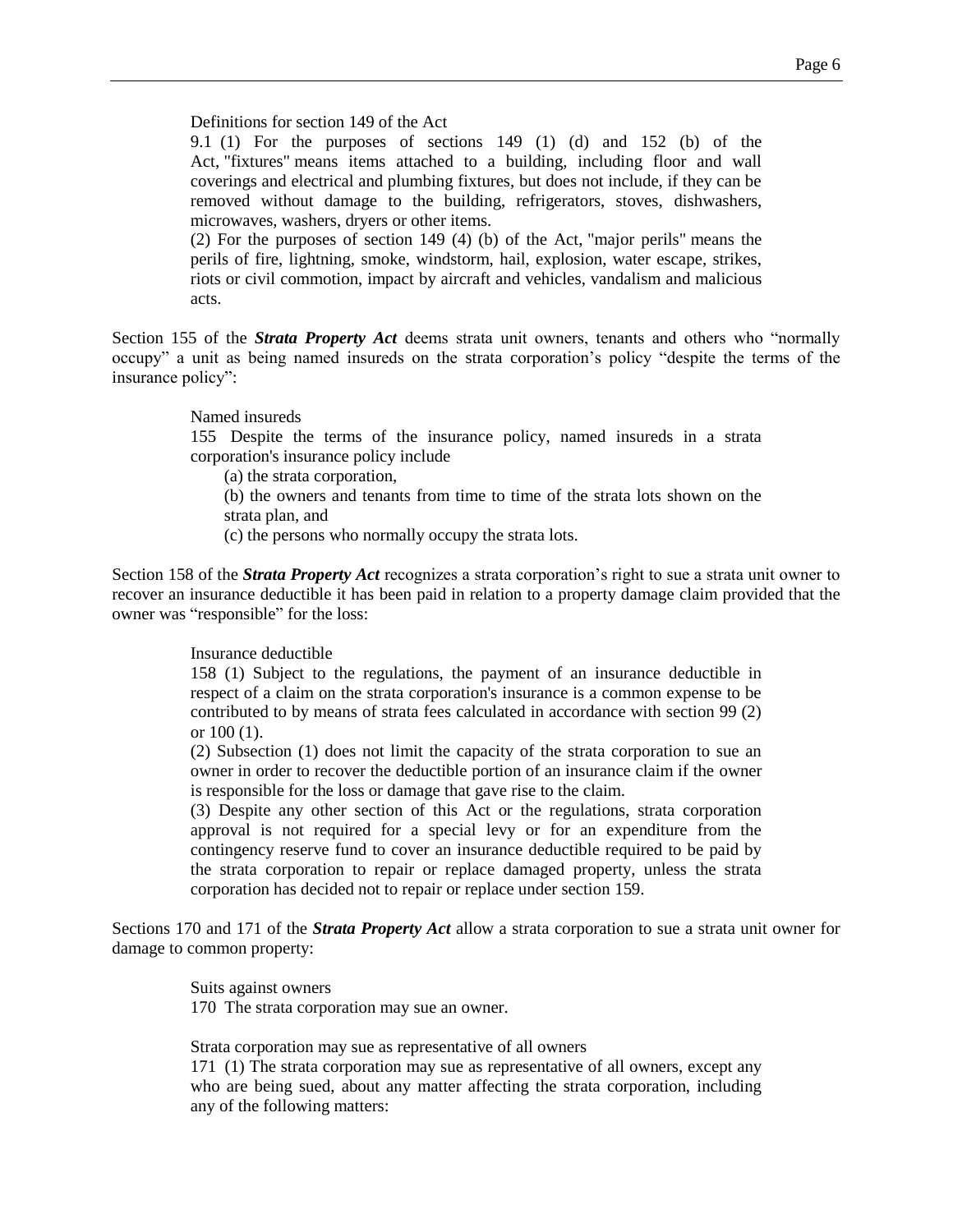(b) the common property or common assets;

(c) the use or enjoyment of a strata lot;

(d) money owing, including money owing as a fine, under this Act, the bylaws or the rules.

(2) Before the strata corporation sues under this section, the suit must be authorized by a resolution passed by a 3/4 vote at an annual or special general meeting.

(3) For the purposes of the 3/4 vote referred to in subsection (2), a person being sued is not an eligible voter.

(4) The authorization referred to in subsection (2) is not required for a proceeding under the *[Small Claims Act](http://www.bclaws.ca/civix/document/id/complete/statreg/96430_01)* against an owner or other person to collect money owing to the strata corporation, including money owing as a fine, if the strata corporation has passed a bylaw dispensing with the need for authorization, and the terms and conditions of that bylaw are met.

(5) All owners, except any being sued, must contribute to the expense of suing under this section.

(6) A strata lot's share of the total contribution to the expense of suing is calculated in accordance with section 99 (2) or 100 (1) except that

(a) an owner who is being sued is not required to contribute, and

(b) the unit entitlement of a strata lot owned by an owner who is being sued is not used in the calculations.

#### *Subrogation against strata unit owners*

The *Strata Property Act* and the *Strata Property Regulation* impose a statutory covenant on strata corporations to obtain property insurance for the benefit of both itself and the strata unit owners. As a result, in most circumstances where the acts or omissions of a strata unit owner have caused damage to the common property, a subrogated claim cannot be brought by the strata corporation's insurer against the unit owner. A strata unit owner is typically entitled to the benefit of the strata corporation's insurance coverage on the common property, and therefore to allow a subrogated action against the strata unit owner would be akin to the strata corporation's insurer suing its own insured.

In *Lalji-Samji v. Strata Plan VR-2135,* [1992] BCJ No 176 (BCSC), the court held that the waiver of subrogation principle precluding subrogation against an owner for damage to common property extended to circumstances in which the strata corporation did not, but ought to have had insurance coverage in accordance with the legislation. The court concluded that if there had been proper insurance, the owner would have been an unnamed insured by virtue of the legislation and thus there could be no subrogated claim.

However, in *Economical Mutual Insurance Co. v Aviva Insurance Co. of Canada***,** [2010] B.C.J. No. 1056, a social host liability case considering liability coverage under a strata's CGL, the Court held that when a strata corporation has not obtained insurance compliant with the *Strata Property Act,* the deeming provisions do not have the effect of creating coverage that would otherwise not exist. The coverage actually obtained by the strata corporation must be determined by reference to the terms of the contract of insurance. If the policy the strata corporation obtained is inadequate, or not in compliance with a requirement imposed by the *Strata Property Act,* that is an issue between the strata corporation and the owner. This case may support an argument which would allow for recovery against a "non-named" unit owner but significant obstacles, particularly the likely third party claim that could be made against the strata executive, would have to be overcome.